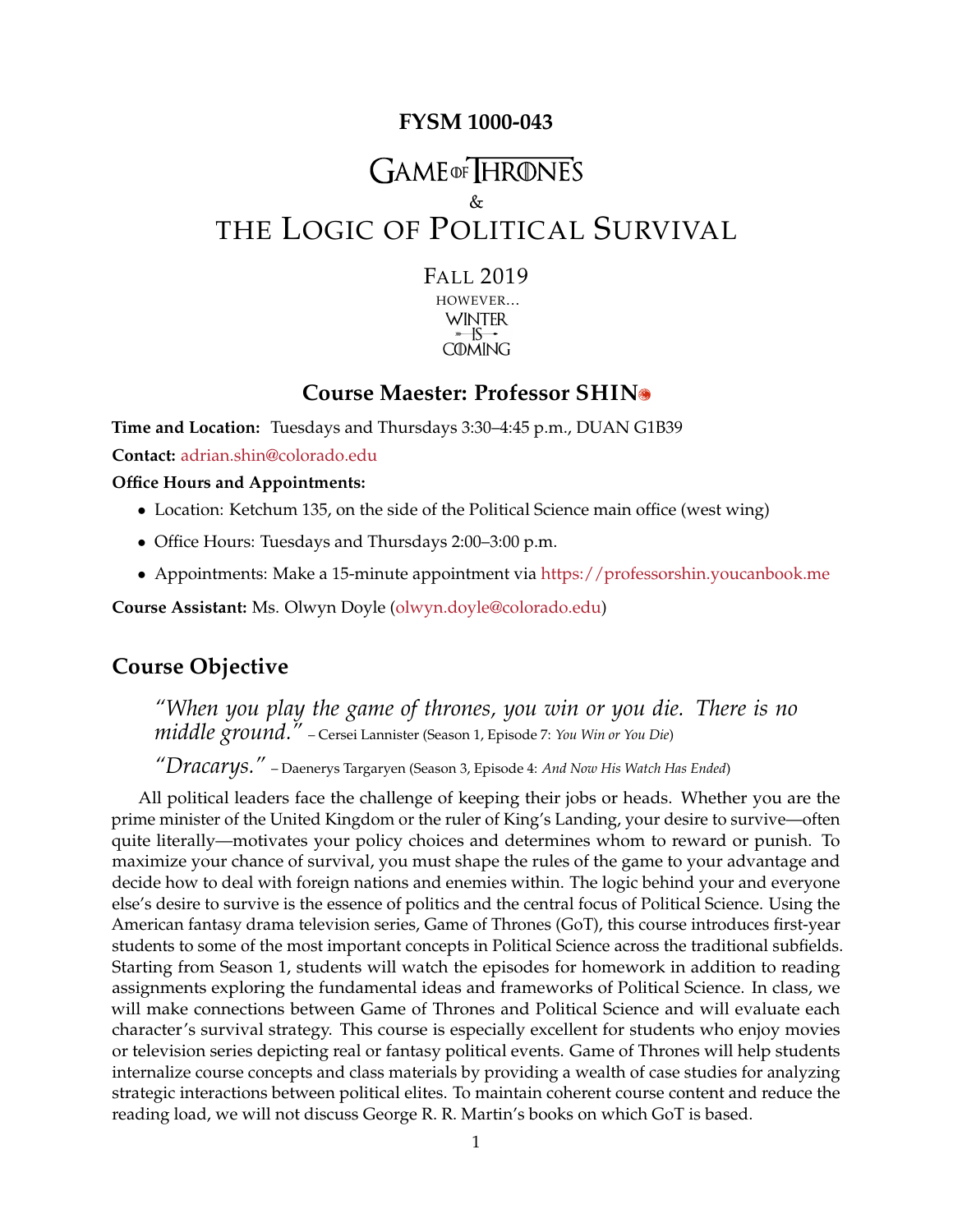## **Course Materials**

#### **Game of Thrones**

- Option 1 (Recommended): HBO Now or Go Subscription
- Option 2: Game of Thrones: The Complete Seasons 1–8

#### **Required Textbooks**

- **[LOGIC]** *The Logic of Political Survival*. 2003. (Bruce Bueno de Mesquita, Alastair Smith, Randolph M. Siverson, and James D. Morrow)
- **[HANDBOOK]** *The Dictator's Handbook*. 2012. (Bruce Bueno de Mesquita and Alastair Smith)
- **[NATIONS]** *Why Nations Fail: The Origins of Power, Prosperity, and Poverty*. 2013. (Daron Acemoğlu and James A. Robinson)

## **Evaluation**

For a total possible score of **100,000 points**, your grade is made up of the following 5 components: (1) pop quizzes (2) 2 exams; (3) a group presentation; (4) a final paper or project; and (5) attendance and participation. The grade breakdown of these components, along with their respective dates, is shown below.

*You will automatically fail the entire course for plagiarism, cheating, fabrication, lying, bribery, threat, unauthorized access, resubmission, aiding academic dishonesty, and other behaviors I find unacceptable according to the University's Honor Code. Additionally, I will report all Honor Code violations to the Honor Council, the Department, and the Dean of Students.*

- I. Pop Quizzes (**10,000 points**): At the end of class, there might be a pop quiz based on the reading assignments and class discussion. **No make-up quiz will be given for unexcused or excused absences.** Students will need to find other ways to earn points if they miss a quiz.
- II. You will have two in-class **essay** exams in this course. No final exam will be given for this course because you will have a final paper or a project to complete. On each exam, you will be given two questions, but you only need to answer one. The exams are closed-book; you are not allowed to use any unauthorized notes or books.
	- (a) Exam 1 (**15,000 points**) Thursday, 10/3
	- (b) Exam 2 (**20,000 points**) Thursday, 11/14
	- (c) Exam Policy
		- There will be no make-up exams offered for sickness/medical reasons/personal reasons, including a death in the family, unless students can satisfy the following two conditions: 1) provide documentation (e.g. a doctor's note from the Wardenburg Health Services), and 2) give me advance notice (if possible) that you will miss the exam. No-shows and non-submissions receive zero points.
- III. Team Presentation (**20,000 points**)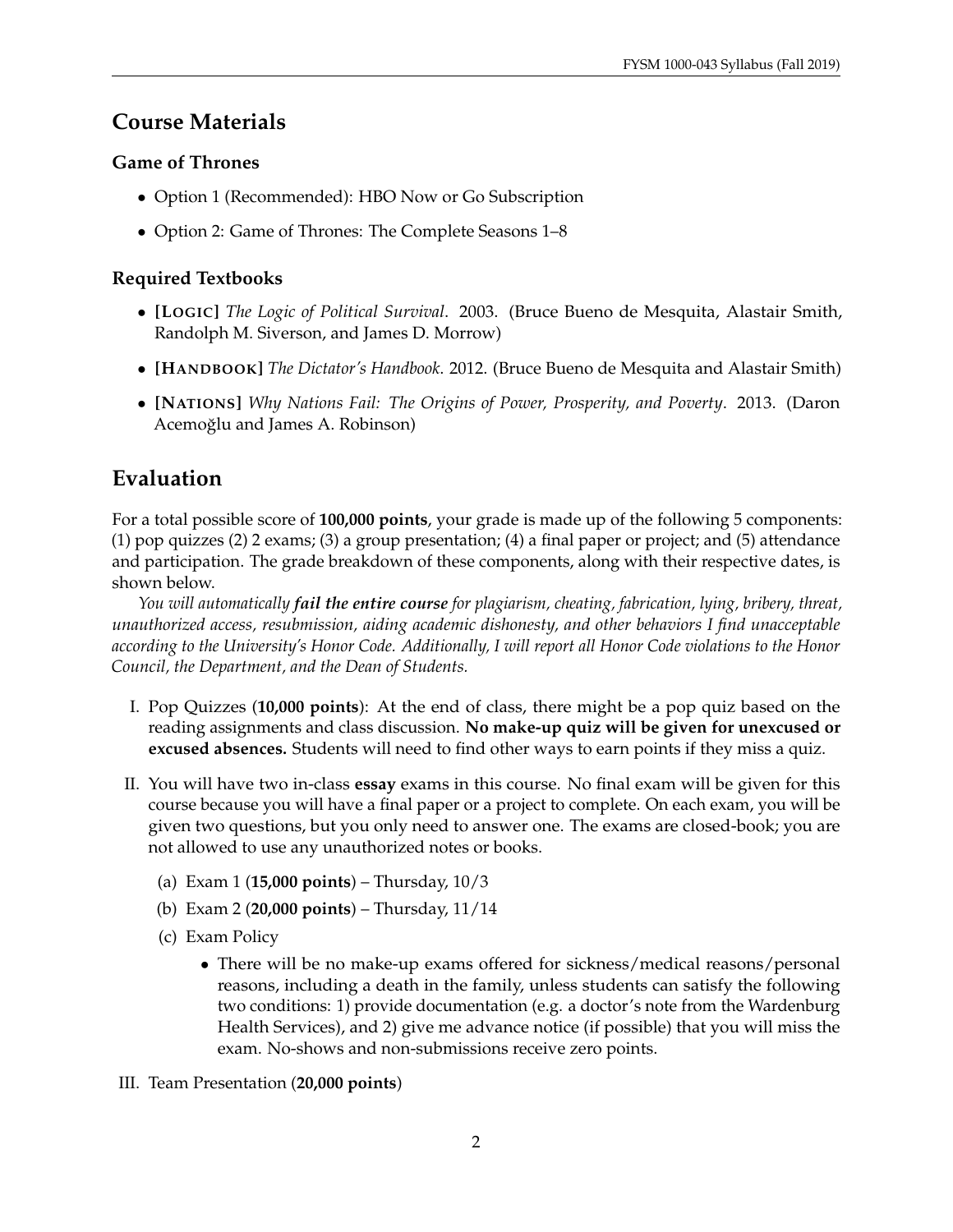• Your team will lead a class session with a 15–30 minute presentation and **both**[learning](https://opentextbc.ca/teachinginadigitalage/chapter/4-4-models-for-teaching-by-doing/)[by-doing \(LbD\)](https://opentextbc.ca/teachinginadigitalage/chapter/4-4-models-for-teaching-by-doing/) class activities prepared and implemented by the team. I will provide more information on LbD later.

#### IV. Final Paper or Project (**30,000 points**) – Tuesday, 12/17 (due via Canvas at 3:00 p.m.)

- **[OPTION 1]** You will choose two leaders from GoT to compare and contrast their political constraints and survival strategies. First, explain how their respective political constraints shape their political behaviors in general? In doing so, illustrate their political constraints (e.g., the winning coalition, the selectorate, etc.) and analyze their similarities and differences between the leaders. Additionally, show how their political constraints and their decisions affect the living standards of ordinary people and elites residing in their territories. Second, make an argument on who has made better political decisions given their political constraints? In doing so, make sure to distinguish between short-term and long-term goals. Moreover, avoid comparing apples to oranges. For instance, comparing Tywin Lannister to Robb Stark is probably not a good idea since Robb was the most extreme version of an idealist in the show. Finally, explain what a successful leader should do in order to survive both domestically and internationally. For instance, what type of winning coalition or selectorate is the best for a leader to stay alive and powerful? What are some of the specific actions they can take to shape the rules of the game to their advantage?
- **[OPTION 2]** Write a paper or create a project on a topic of your choice as long as it lies within the course content and GoT. *To select this option, you must come see me by Thursday, November 21st to get my approval.*
- You are encouraged to consult me during my office hours or make an appointment to discuss your paper or project.
- Late papers will lose 5,000 points per day (not per class). **Papers turned in after 3:00 p.m. on Thursday, 12/19 will not be accepted and receive a zero.**
- Formatting Requirements:
	- **–** Maximum of 6 pages
	- **–** 1 inch margins for all
	- **–** Double-spaced
	- **–** Times New Roman, 12-point
- *Non-compliant papers will lose 1,500 points per formatting violation.*
- You must submit this paper to Canvas electronically so that we can verify its originality using turnitin.com. You will not receive credit for this paper until your Canvas version has passed the originality test.
- You must use quotation marks and provide proper citations when you use exact words of another author. You also need to cite an author whose argument you summarize or paraphrase in your papers. Your papers must provide citations and a list of references for the sources of facts you use in them. Appropriate sources for papers will be discussed in class.
- V. Participation (**15,000 points**): Since this is a seminar, it is important for you to be present in class to participate. Students should come to class having read the materials and should be prepared to 1) summarize the author(s)' arguments, 2) describe the evidence or theoretical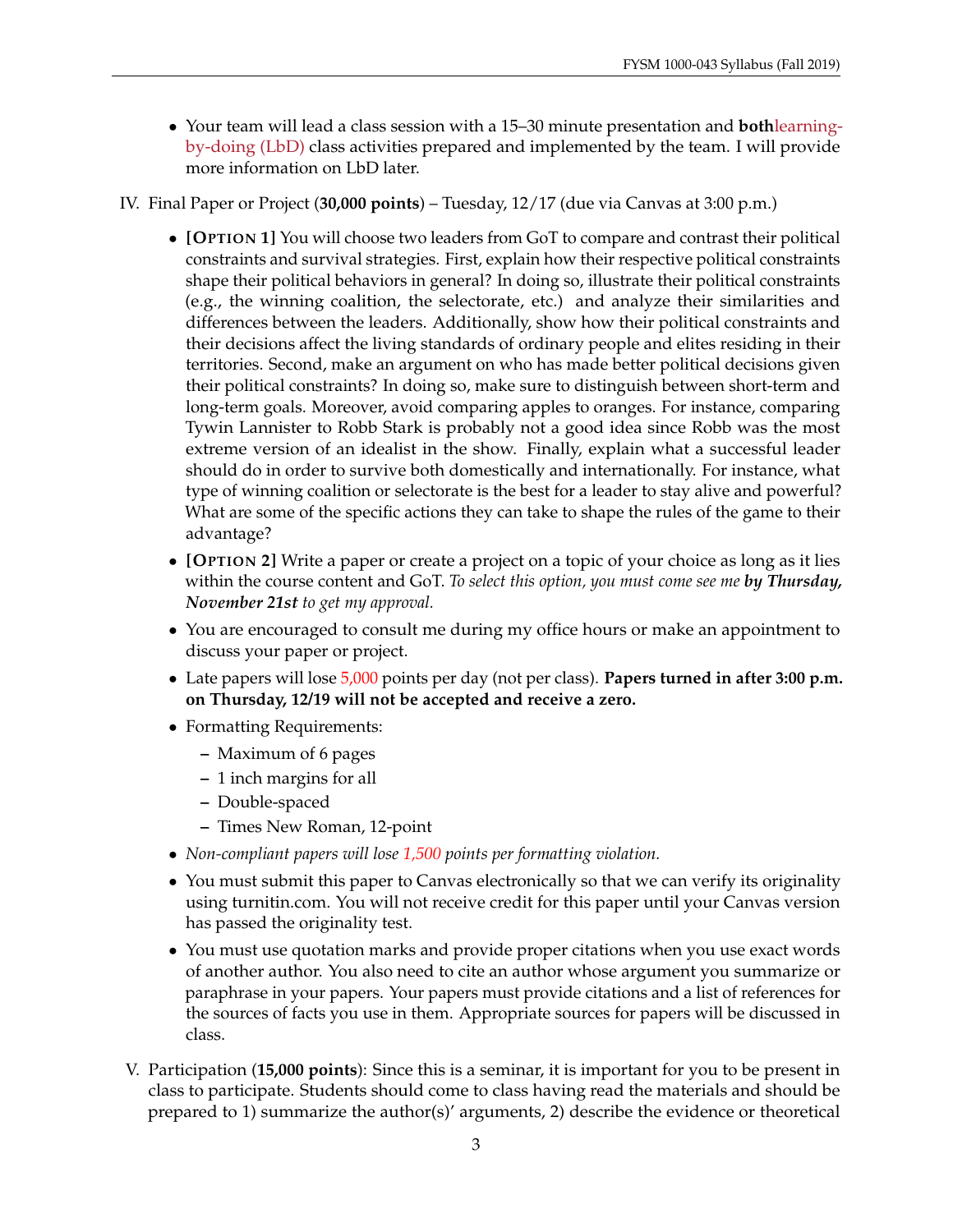justification to support the arguments, and 3) provide three reading questions for each reading assignment. I will select students randomly to present their answers to the class and ask other students for their input. When students are not present to answer my questions in class, they will lose participation points. Only documented and excused absences, such as religious holidays, a death in the *immediate* family, medical emergency, etc., will not lose participation points.

- VI. Attendance: Since attendance is the least students can do to learn in a seminar, students are expected to be present in all class sessions. Students can fail the course by missing six class sessions regardless of the work they have done. For *unexcused* absences, penalties will apply as follows:
	- First Absence: -100 points
	- Second Absence: -500 points
	- Third Absence: -1,000 points
	- Fourth Absence: -5,000 points
	- Fifth Absence: -10,000 points
	- Sixth Absence -50,000 points (At this point, you will be sure to fail the course.)
- VII. Side Quests (Various Points): Throughout the semester, you will have a variety of opportunities to increase your points by completing extra assignments. The maximum possible reward for completing each quest will not exceed 3,000 points. Note that side quests have due dates. You will not be able to complete a side quest after its due date.

#### **GradeCraftTM**

**GradeCraftTM**, a revolutionary online platform for the "gamification" of courses will power this seminar. You will be able to keep track of your course progress and check grades through this system. Instead of starting from 100 and defending their points, students will start from 0 and will have opportunities to "level up" throughout the course. This grading design provides students with a sense of growth and a fun way to take in course materials. One of my former students mentioned that GradeCraft with its gamification is "a heck of a drug" in the sense that they kept looking for additional assignments and activities to achieve a desired threshold. Driven by this powerful incentive tool, the course will feature a series of activities that stimulate student thinking through the 73 episodes of GoT. Since so many of the GoT episodes feature strategic interactions and political structures, students will engage in a semester-long question of how to survive politically. While the course will have a team project and an extended discussion of concepts, the incentive structure of the course and the epic GoT storylines will captivate students and will make learning irresistible throughout the semester. More information about how to register for and use GradeCraft will follow on Thursday, September 5.

#### **Points to Letter Grade Conversion**

*I will not be rounding up any points at the end of the semester. An excellent way to score more points is to complete the side quests on time.*

 $A:$  > 94,000

 $A-$ :  $> 90,000$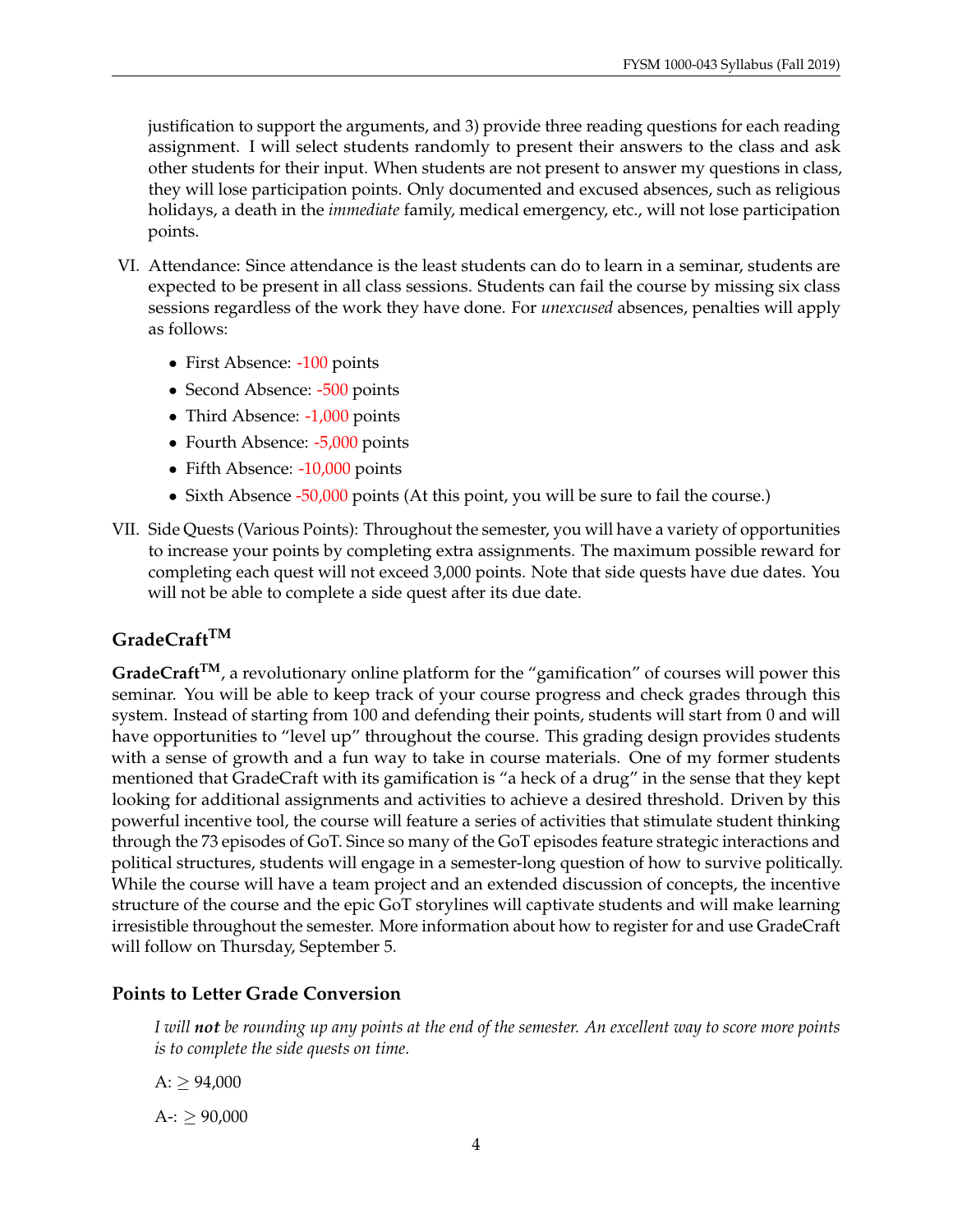$B_{+}$ :  $\geq 87,000$  $B: \geq 84,000$  $B-:= 80,000$  $C +: \geq 77,000$  $C: \geq 74,000$  $C-2 \geq 70,000$  $D+:=$   $\geq 67,000$  $D: \geq 64,000$  $F: < 64,000$ 

## **Regrading Policy**

In this class, all grades are final. There is no process for filing a grade grievance. However, if you find a computational error, please let me know as soon as possible.

## **E-mail Etiquette**

I have posted some useful resources on Canvas about how to write e-mails to professors. This is a valuable skill to have as you navigate through college and prepare for your career. Please include a subject. I prefer something like "[FYSM-GOT]" followed by something indicative about the purpose of your e-mail. For instance, if you want to discuss classroom accommodation due to your disability, the subject of your e-mail can be "[FYSM-GOT] Disability Accommodation and Extra Exam Time."

Do not e-mail me for the following reasons:

- 1. You missed a class session and want notes from me.
	- Instead, consult your classmates.
- 2. You are going have unexcused absences and want to let me know.
	- Letting me know does not make a difference.
- 3. You want to get course information that is already in the syllabus (e.g., office hours, my office location, etc.).
	- The answer is in the syllabus.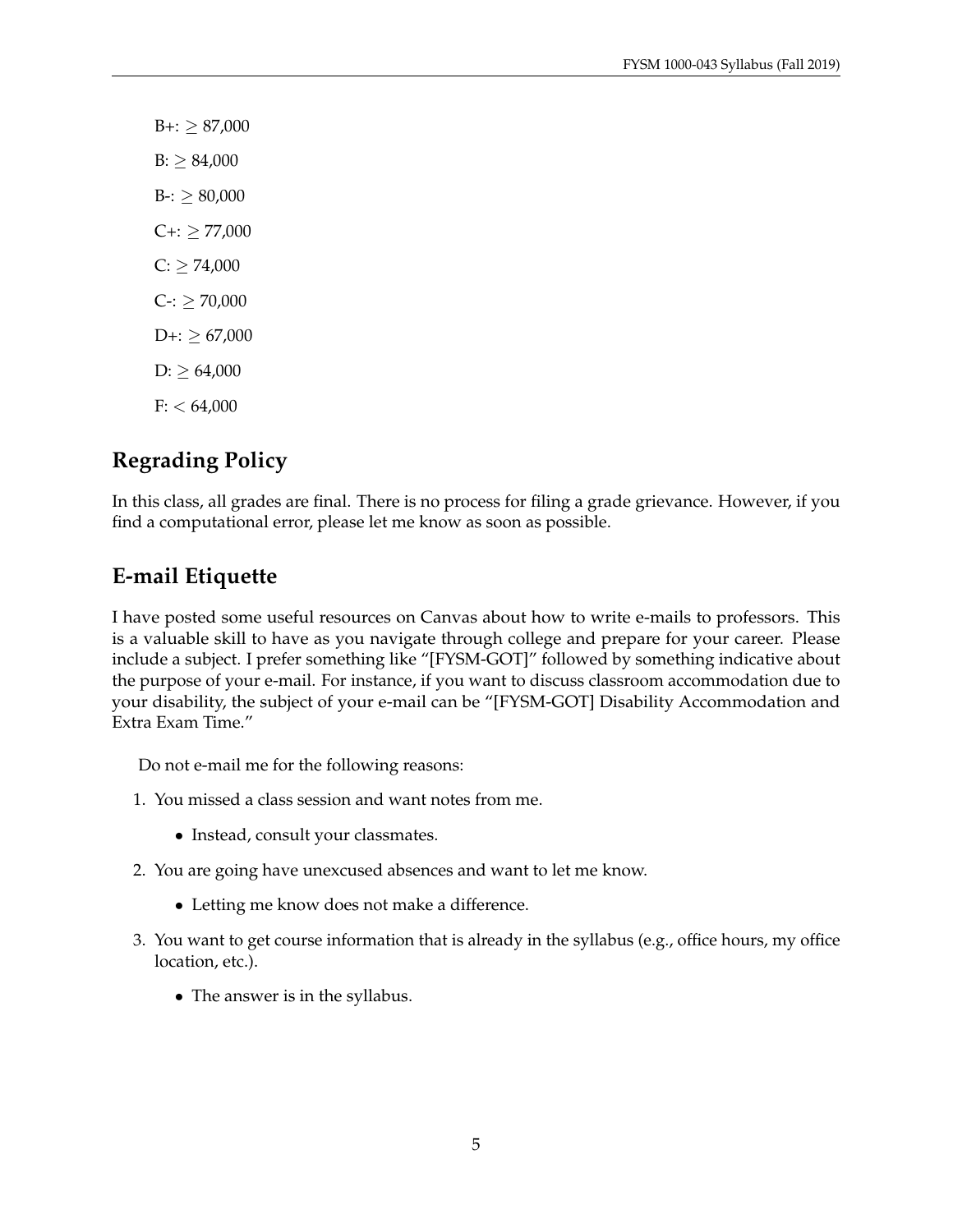## **Course Outline**

Students are required to complete the reading assignments **by** the associated date.

- **[LOGIC]** is *The Logic of Political Survival*.
- **[HANDBOOK]** is *The Dictator's Handbook*.
- **[NATIONS]** is *Why Nations Fail*.

All other reading assignments will be posted on Canvas.

## **Part A: Power in Motion**

#### • **Week One**

- **–** Tuesday, 8/27
	- ∗ Read the syllabus.
- **–** Thursday, 8/29
	- ∗ *Game of Thrones Meets International Relations A Match Made In Heaven?* Available on Canvas
	- ∗ Bring your questions about college and classroom norms. For instance, how do you address professors? Is it Professor, Doctor, or Maester? May I go to the bathroom without the professor's permission during class? While these are simple questions, not all first-years know the answers to these questions on the first day of class.

#### • **Week Two**

- **–** Tuesday, 9/3
	- ∗ Season 1: Episodes 1, 2, and 3
	- ∗ **[LOGIC]**: pp. 3–7
	- ∗ **[HANDBOOK]**: Introduction
	- ∗ **[NATIONS]** : Preface
- **–** Thursday, 9/5
	- ∗ Season 1: Episodes 4, 5, and 6
	- ∗ **[LOGIC]**: pp. 15–26
	- ∗ **[HANDBOOK]**: Chapter 1
- **Week Three**
	- **–** Tuesday, 9/10
		- ∗ Season 1: Episodes 7, 8, and 9
		- ∗ **[LOGIC]**: pp. 26–35 and 37–41
	- **–** Thursday, 9/12
		- ∗ Season 1: Episode 10 & Season 2: Episodes 1 and 2
		- ∗ **[HANDBOOK]**: Chapter 2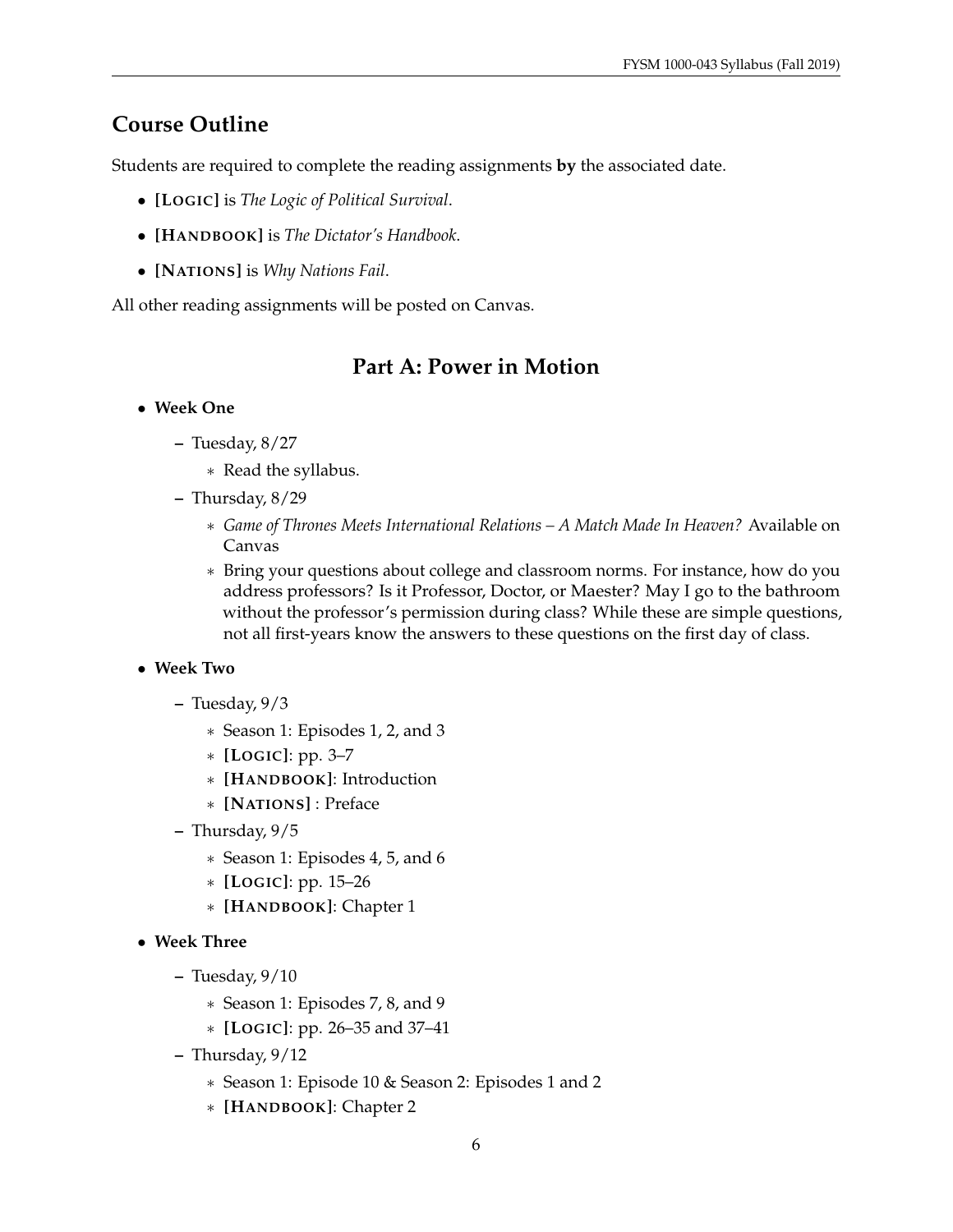#### • **Week Four**

- **–** Tuesday, 9/17
	- ∗ Season 2: Episodes 3, 4, and 5
	- ∗ **[LOGIC]**: pp. 41–57
- **–** Thursday, 9/19
	- ∗ Season 2: Episodes 6, 7, and 8
	- ∗ **[HANDBOOK]** : Chapter 3

## **Part B: Playing with Power**

#### • **Week Five**

- **–** Tuesday, 9/24
	- ∗ Season 2: Episodes 9 and 10 & Season 3: Episode 1
	- ∗ **[LOGIC]**: pp. 218–226
	- ∗ **[HANDBOOK]**: Chapter 9
- **–** Thursday, 9/26
	- ∗ Season 3: Episodes 2, 3, and 4
	- ∗ **[LOGIC]**: pp. 57–76 (Start reading at *Sources of Risks and Rewards*.)
- **Week Six: Review 1 (Tuesday, 10/1) and Exam 1 (Thursday, 10/3)**
- **Week Seven**
	- **–** Tuesday, 10/8
		- ∗ Season 3: Episodes 5, 6, and 7
		- ∗ **[NATIONS]**: Chapter 1
	- **–** Thursday, 10/10
		- ∗ Season 3: Episodes 8, 9, and 10
		- ∗ **[HANDBOOK]**: Chapter 4
- **Week Eight**
	- **–** Tuesday, 10/15
		- ∗ Season 4: Episodes 1, 2, and 3
		- ∗ **[LOGIC]**: pp. 276–292
	- **–** Thursday, 10/17
		- ∗ Season 4: Episodes 4, 5, and 6
		- ∗ **[LOGIC]**: pp. 355–361
		- ∗ **[HANDBOOK]**: Chapter 5
- **Week Nine**
	- **–** Tuesday, 10/22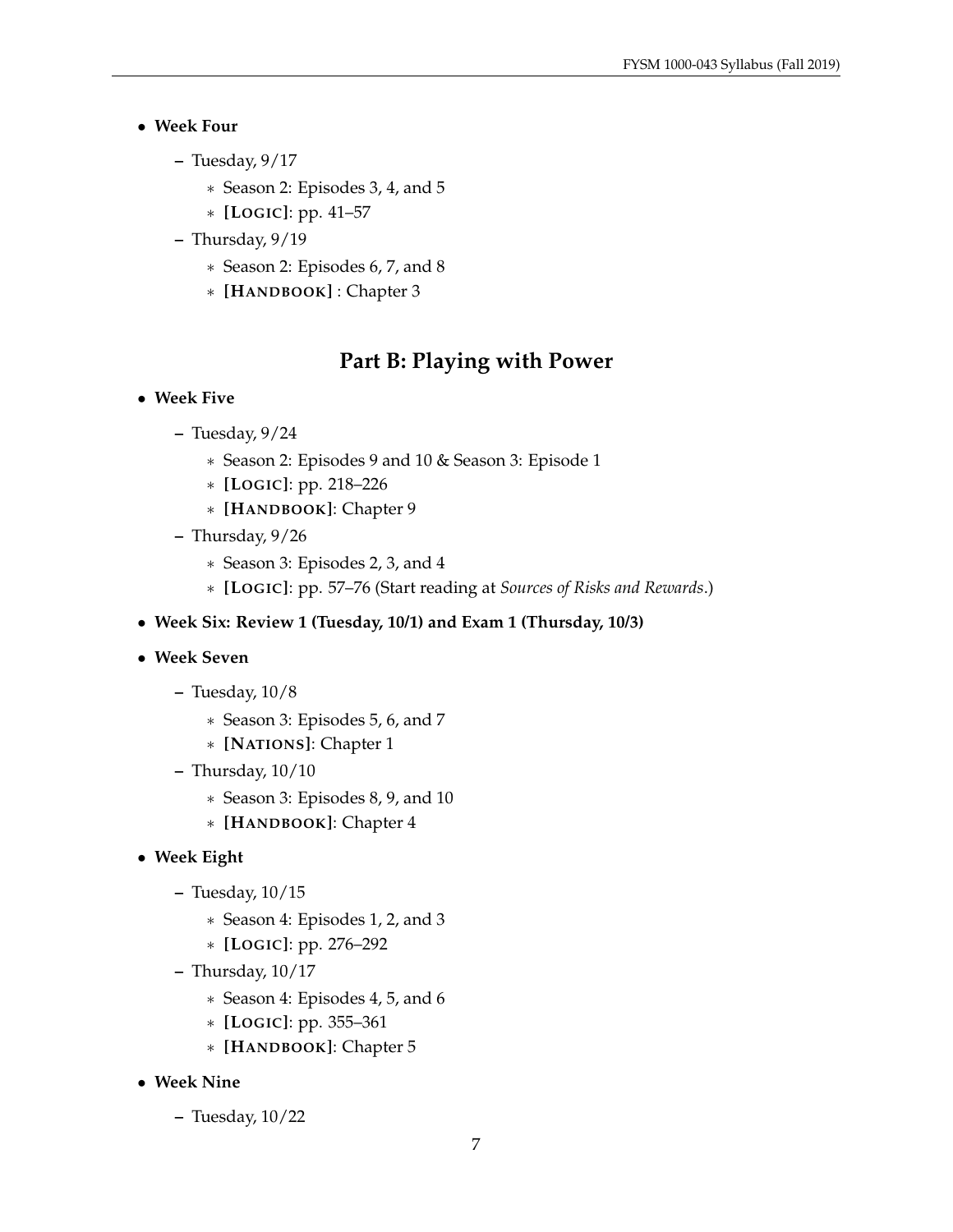- ∗ Season 4: Episodes 7, 8, and 9
- ∗ **[LOGIC]**: pp. 243–250
- ∗ **[NATIONS]**: Chapter 2
- **–** Thursday, 10/24
	- ∗ Season 4: Episode 10 & Season 5: Episodes 1 and 2
	- ∗ **[LOGIC]**: pp. 361–372
	- ∗ **[NATIONS]**: Chapter 6

### **Part C: Lost in Power**

- **Week Ten**
	- **–** Tuesday, 10/29
		- ∗ Season 5: Episodes 3, 4, and 5
		- ∗ **[HANDBOOK]**: Chapter 6
	- **–** Thursday, 10/31
		- ∗ Season 5: Episodes 6, 7, and 8
		- ∗ **[HANDBOOK]**: Chapter 8
- **Week Eleven**
	- **–** Tuesday, 11/5
		- ∗ Season 5: Episodes 9 and 10 & Season 6: Episode 1
		- ∗ **[NATIONS]**: Chapter 3
	- **–** Thursday, 11/7
		- ∗ Season 6: Episodes 2, 3, and 4
		- ∗ **[NATIONS]**: Chapter 8
- **Week Twelve: Review 2 (Tuesday, 11/12) and Exam 2 (Thursday, 11/14)**
- **Week Thirteen**
	- **–** Tuesday, 11/19
		- ∗ Season 6: Episodes 5, 6, and 7
		- ∗ **[LOGIC]**: pp. 382–403
	- **–** Thursday, 11/21
		- ∗ Season 6: Episodes 8, 9, and 10
		- ∗ **[NATIONS]**: Chapter 4
- **Week Fourteen: Fall Break (Tuesday, 11/26) and Thanksgiving Holiday (Thursday, 11/28)**
- **Week Fifteen**
	- **–** Tuesday, 12/3
		- ∗ Season 7: Episodes 1, 2, 3, and 4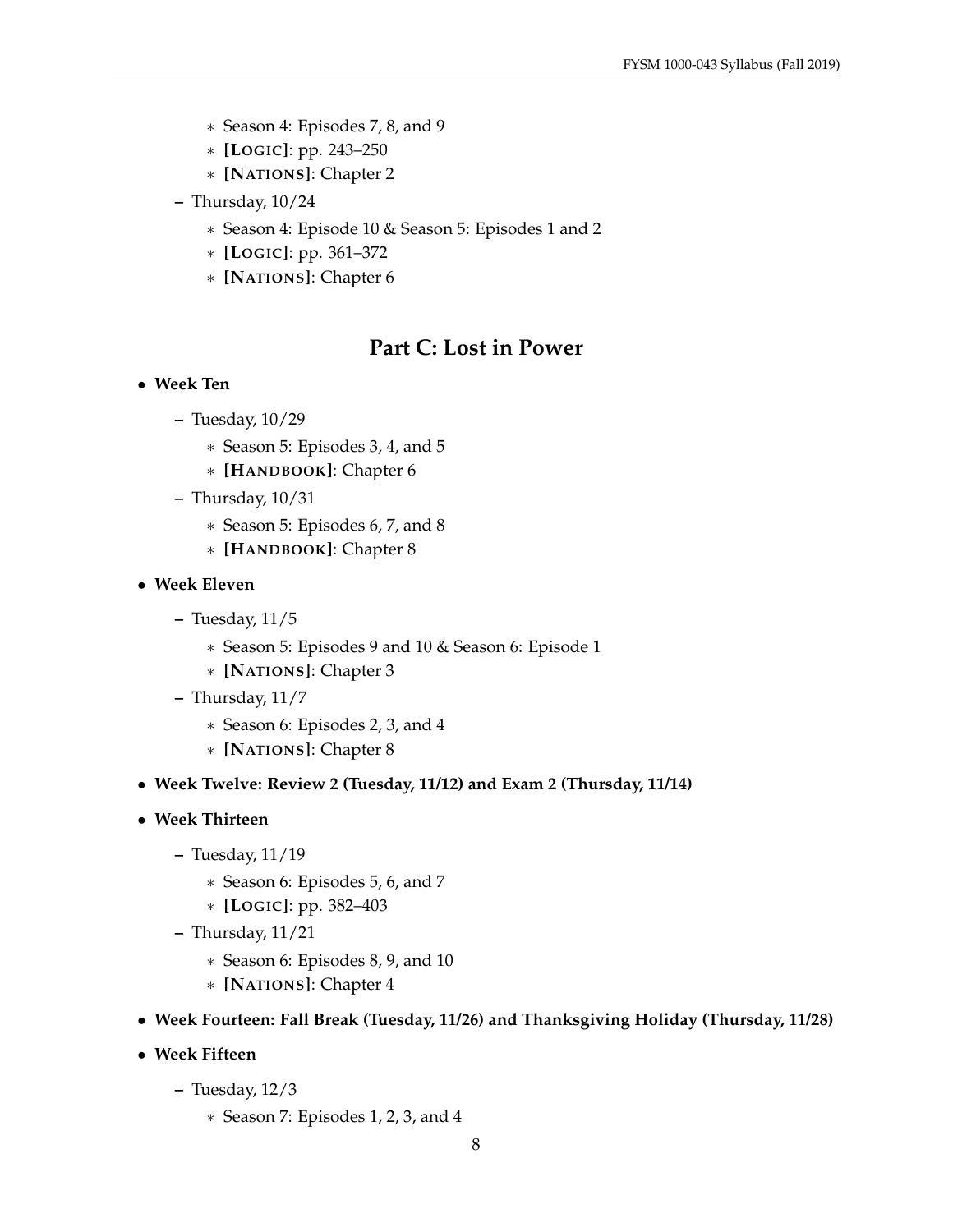- ∗ **[LOGIC]** pp. 236–243 and 406–425
- **–** Thursday, 12/5
	- ∗ Season 7: Episodes 5, 6, and 7
	- ∗ **[HANDBOOK]**: Chapter 7

#### • **Week Sixteen**

- **–** Tuesday, 12/10
	- ∗ Season 8: Episodes 1, 2, and 3
	- ∗ **[NATIONS]**: Chapter 13
- **–** Thursday, 12/12
	- ∗ Season 8: Episodes 4, 5, and 6
	- ∗ **[LOGIC]**: pp. 400–403
	- ∗ **[HANDBOOK]**: Chapter 10
	- ∗ **[NATIONS]**: Chapter 14

## **University Policies**

#### **Accommodation for Disabilities**

If you qualify for accommodations because of a disability, please submit your accommodation letter from Disability Services to your faculty member in a timely manner so that your needs can be addressed. Disability Services determines accommodations based on documented disabilities in the academic environment. Information on requesting accommodations is located on the [Disability](https://www.colorado.edu/disabilityservices/students) [Services website.](https://www.colorado.edu/disabilityservices/students) Contact Disability Services at 303-492-8671 or [dsinfo@colorado.edu](mailto:dsinfo@colorado.edu) for further assistance. If you have a temporary medical condition or injury, see [Temporary Medical Conditions](https://www.colorado.edu/disabilityservices/students/temporary-medical-conditions) under the Students tab on the Disability Services website and discuss your needs with your professor.

#### **Classroom Behavior**

Students and faculty each have responsibility for maintaining an appropriate learning environment. Those who fail to adhere to such behavioral standards may be subject to discipline. Professional courtesy and sensitivity are especially important with respect to individuals and topics dealing with race, color, national origin, sex, pregnancy, age, disability, creed, religion, sexual orientation, gender identity, gender expression, veteranstatus, political affiliation or political philosophy. Class rosters are provided to the instructor with the student's legal name. I will gladly honor your request to address you by an alternate name or gender pronoun. Please advise me of this preference early in the semester so that I may make appropriate changes to my records. For more information, see the policies on [classroom behavior](https://www.colorado.edu/policies/student-classroom-and-course-related-behavior) and [the Student Code of Conduct.](https://www.colorado.edu/sccr/)

#### **Honor Code**

All students enrolled in a University of Colorado Boulder course are responsible for knowing and adhering tothe Honor Code.Violations of the policy may include: plagiarism, cheating, fabrication, lying, bribery, threat, unauthorized access to academic materials, clicker fraud, submitting the same or similar work in more than one course without permission from all course instructors involved,